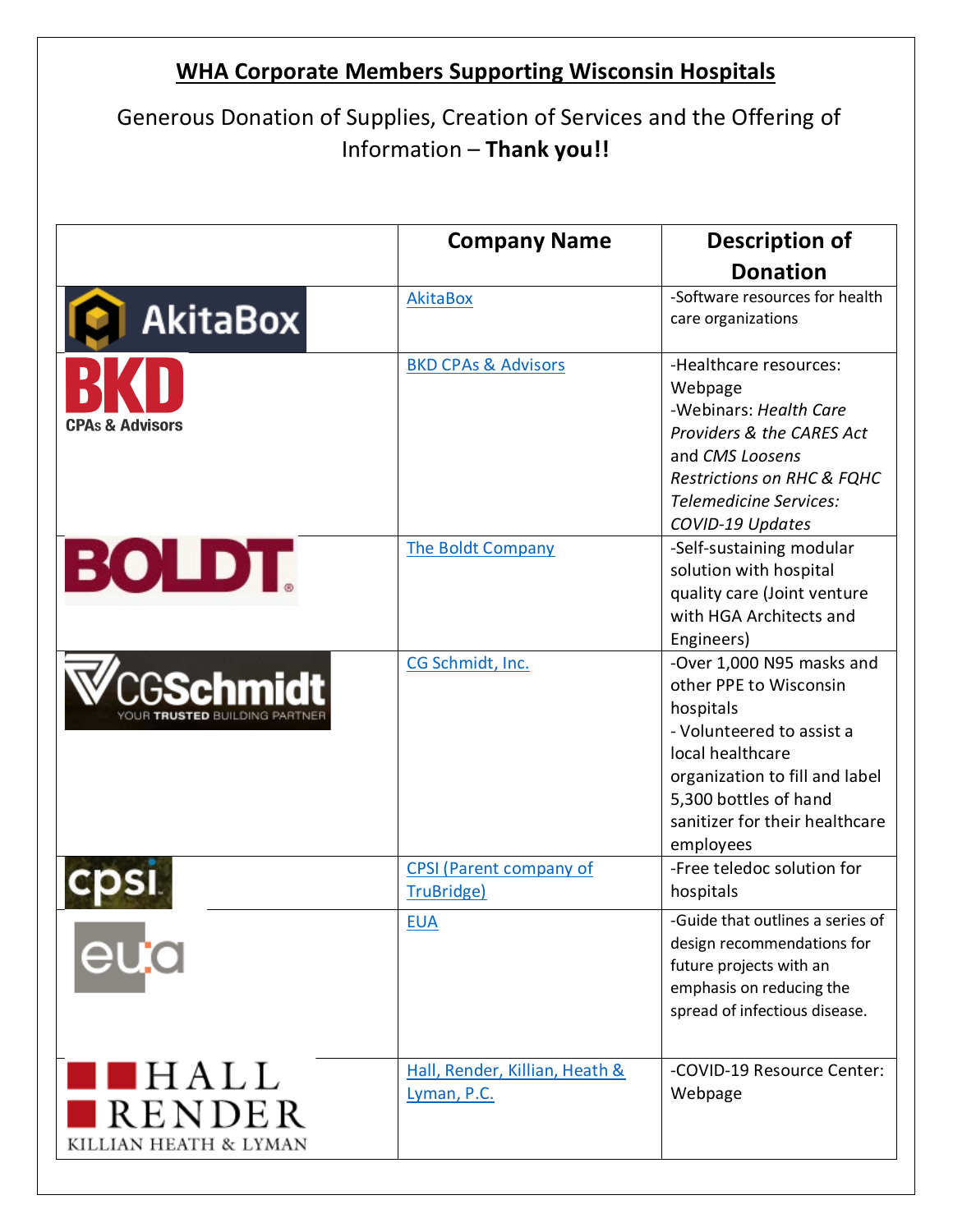| <b>HEALTHCARE ASSOCIATES</b>                                | <b>HealthCare Associates Credit</b> | -Financial Wellness                                        |
|-------------------------------------------------------------|-------------------------------------|------------------------------------------------------------|
| <b>CREDIT UNION</b><br>The healthy way to bank <sup>®</sup> | Union                               | Platform: Webpage                                          |
|                                                             |                                     | -COVID-19 and your<br>Finances: Article                    |
|                                                             | <b>HGA Architects and Engineers</b> | -Self-sustaining modular                                   |
| HGA                                                         |                                     | solution with hospital                                     |
|                                                             |                                     | quality care (Joint venture<br>with The Boldt Company)     |
|                                                             | Ideal Builders, Inc.                | -Over 1,000 N95 masks and                                  |
|                                                             |                                     | other PPE to Wisconsin                                     |
| <b>IDEAL</b>                                                |                                     | hospitals                                                  |
|                                                             |                                     |                                                            |
| <b>Kahler Slater</b>                                        | <b>Kahler Slater</b>                | -COVID-19 Resources:<br>*COVID-19 Research                 |
|                                                             |                                     | Compendium and Surge                                       |
|                                                             |                                     | Capacity and Demand<br>Calculator                          |
|                                                             |                                     | * COVID-19 Elective Surgery                                |
|                                                             |                                     | <b>Recovery Calculator</b><br>* Leading Through COVID-19   |
|                                                             |                                     | and Beyond Research                                        |
|                                                             |                                     | Compilation - Article                                      |
| Findo                                                       | J.H. Findorff and Son, Inc.         | -Supported Wisconsin<br>hospitals by donating nearly       |
| <b>BUILDERS SINCE 1890</b>                                  |                                     | 7,000 N-95 masks, 350 pair of                              |
|                                                             |                                     | protective foot covers and<br>creating alternate care      |
|                                                             |                                     | environments.                                              |
|                                                             | <b>JP Cullen</b>                    | -2,400 N95 masks to local                                  |
| THE TOUGH JOB EXPERTS                                       |                                     | hospitals                                                  |
|                                                             |                                     | -Masks to local clinics<br>-Food and supply gift cards     |
|                                                             |                                     | to local health care                                       |
|                                                             |                                     | organizations                                              |
|                                                             |                                     | -Created needed space at<br>health care facilities for     |
|                                                             |                                     | COVID-19 effort                                            |
|                                                             | Market & Johnson                    | -1,700 N95 masks to Rural                                  |
| <b>Market<sub>&amp;</sub></b><br>DJohnson                   |                                     | hospitals in Western<br>Wisconsin                          |
|                                                             |                                     | -Made and donated 200                                      |
| Adding Value to Everything We Do                            |                                     | clothe masks                                               |
|                                                             |                                     | -Committed to projects at<br>cost for first line responder |
|                                                             |                                     | clients related to the COVID-                              |
|                                                             |                                     | 19 crisis                                                  |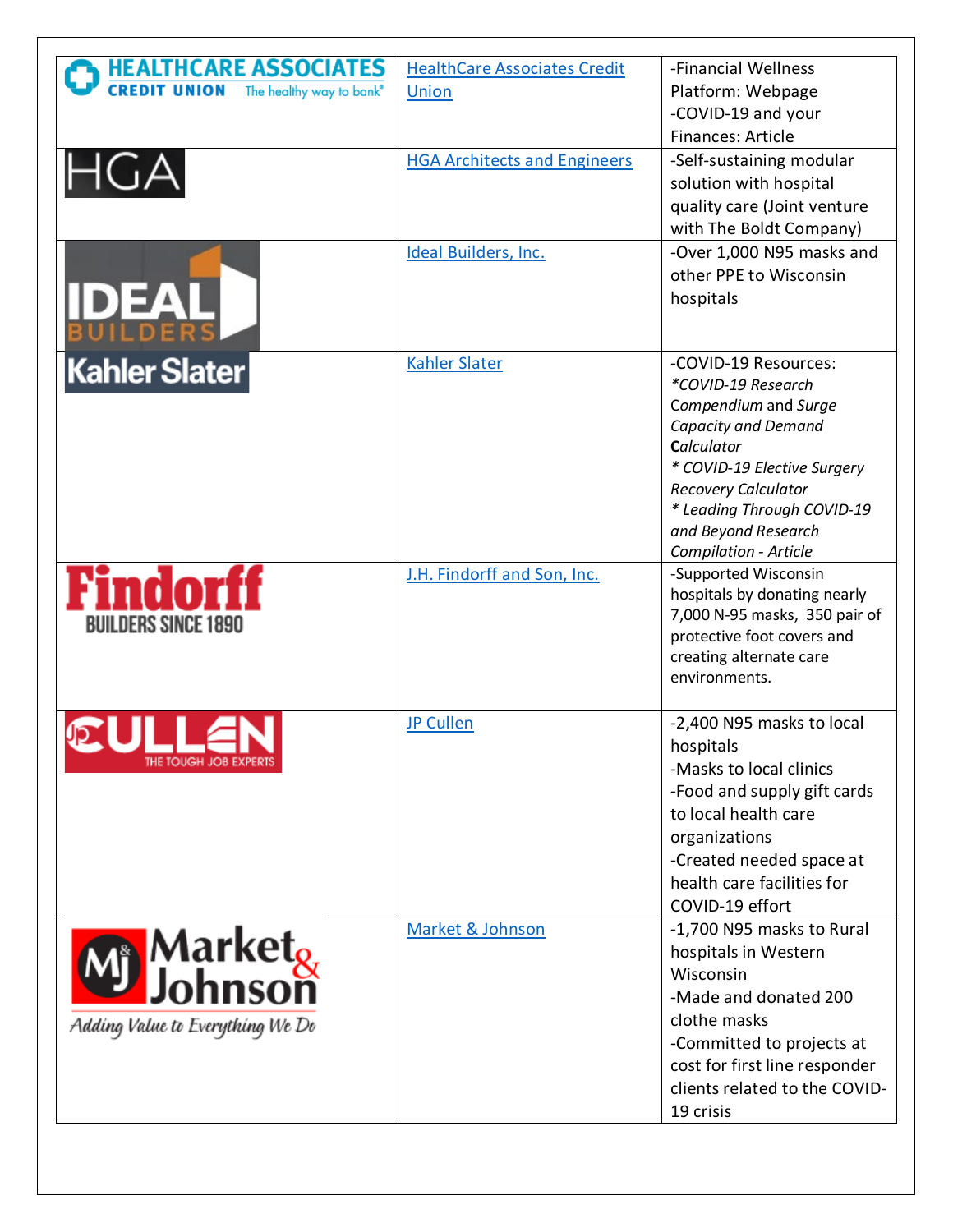| <b>MEDITECH</b>                        | Meditech                                | -Virtual Visits functionality<br>through patient portal free<br>of charge to all customers<br>for the next 6 months.                                                                                                             |
|----------------------------------------|-----------------------------------------|----------------------------------------------------------------------------------------------------------------------------------------------------------------------------------------------------------------------------------|
| MERRITT<br>an AMN Healthcare company   | Merritt Hawkins/Staff Care,<br>Inc./AMN | -Rapid Response Solutions:<br>Webpage<br>-COVID-19 information for<br>healthcare professionals<br>and facilities: Webpage<br>-Physician Survey Results:<br>How are Physician being<br>affected by and responding<br>to COVID-19? |
| <b>NUTANIX.</b>                        | <b>Nutanix</b>                          | -Webinar: Ensuring Your<br>Infrastructure Can Support a<br>Remote Workforce,<br><b>Telemedicine &amp; Dramatically</b><br><b>Increased Patient Load</b>                                                                          |
| TruBridge                              | <b>TruBridge</b>                        | -Turnkey telehealth solution<br>to help providers address<br>the COVID-19 crisis while<br>enabling virtual connections<br>for other patients in need.<br>No charge through the end<br>of 2020                                    |
| von Briesen                            | von Briesen & Roper, s.c.               | -Periodic resource<br>information regarding<br>various aspects of how the<br>COVID-19 pandemic is<br>impacting state hospitals                                                                                                   |
| WHA<br><b>INFORMATION</b>              | <b>WHAIC</b>                            | -Dashboard related to daily<br>COVID-19 hospitalizations<br>and equipment capacity                                                                                                                                               |
| WIPFL1.<br><b>CPAs and Consultants</b> | Wipfli, LLP                             | -Webinar: COVID-19:<br>Applying for FEMA Funds<br>and Potential Impact to<br>Medicare Reimbursement                                                                                                                              |
| <b>WISHIN</b>                          | <b>WISHIN</b>                           | -Free access to the WISHIN<br><b>Pulse Community Health</b><br>Record through July 31,<br>2020 for new participants.                                                                                                             |

A guide that outlines a series of design recommendations for future projects with an emphasis on reducing the spread of infectious disease. This guide focuses on four main points: